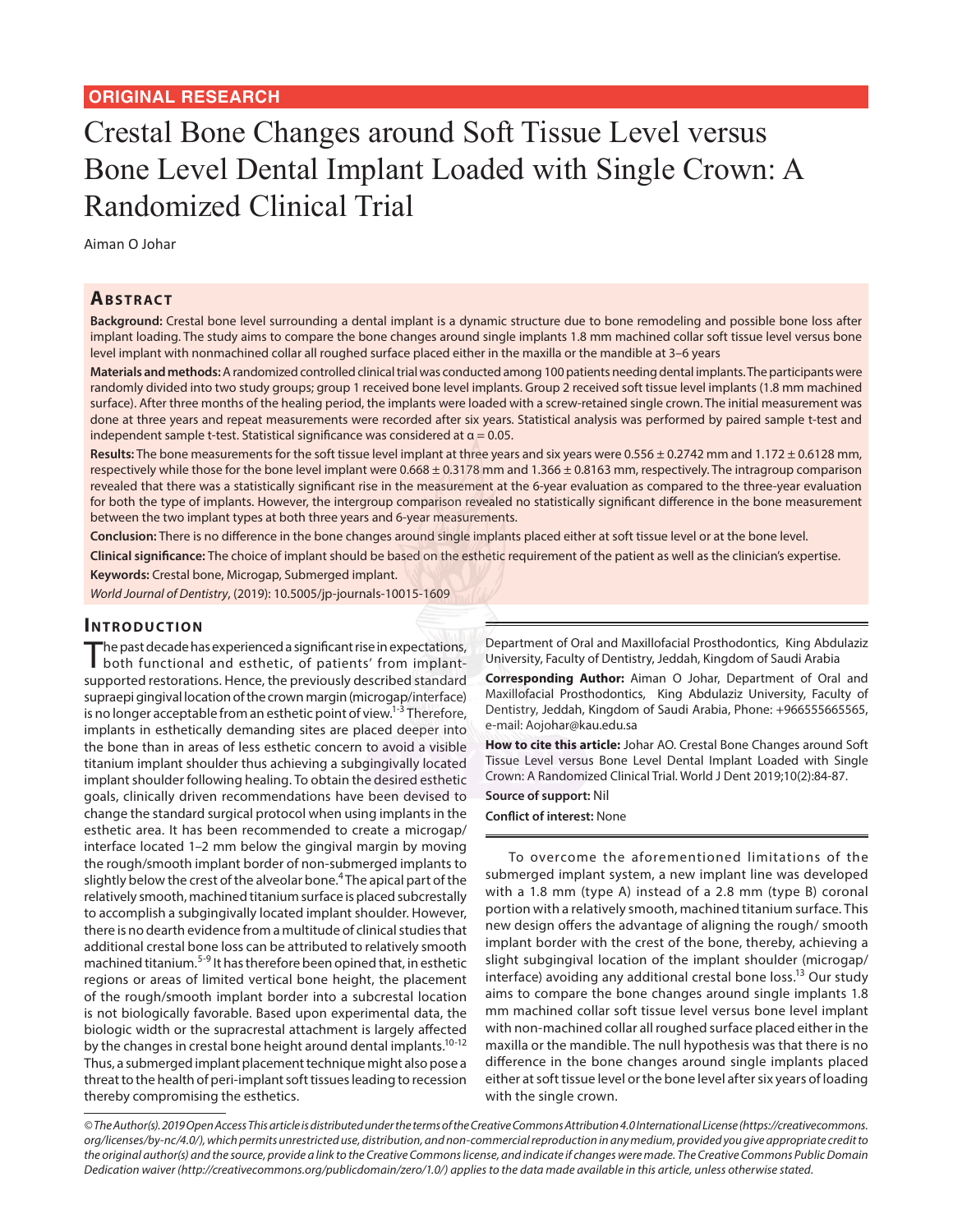# **MATERIALS AND METHODS**

Patients referred to the King Abdulaziz University hospital for single-implant treatment were considered for the study based on the following criteria:

#### **Inclusion Criteria**

Non-smoker with an age range of 18–45 years. The subject should have one missing tooth indicated for replacement by a dental implant and no bone augmentation needed. Adequate oral hygiene and a minimum of 2 mm thickness of gingival tissue present at the implant site.

#### **Exclusion Criteria**

Any subject with ASA score III or presence of clinically active periodontal disease as expressed by probing pocket depths and attachment loss. Presence of periapical lesions or any other bone abnormalities. History of radiotherapy to the head and neck region or uncontrolled diabetes.

#### **Study Design**

A randomized controlled clinical trial was approved by the Medical Ethical Committee of King Abdulaziz University. Patients were recruited between 2008 and 2014. Written informed consent was obtained from all eligible patients before enrolment. One hundred patients (50 males and 50 females), age ranged between 18 years and 45 years were recruited for the study

#### **Study Groups**

Block randomization with an allocation ratio of 1:1 was used for assigning the patients to the two study groups. Block randomization was used to ensure equal gender distribution amongst the study groups.

- *• Group 1:* 50 patients (25 males and 25 females) received bone level implants.
- *• Group 2:* 50 patients (25 males and 25 females) received soft tissue level implants (1.8 mm machined surface).

#### **Intervention Procedure**

The extraction sites were allowed to heal for three months after tooth removal before placing the implants. One day before implant surgery, patients were instructed to start taking antibiotics (amoxicillin 500 mg, three times daily for seven days or clindamycin 300 mg, four times daily for seven days in case of amoxicillin allergy) and use a 0.2% chlorhexidine mouthwash (two times daily for seven days) for oral disinfection. Ibuprofen 600 mg twice daily was given as analgesic for three days. Group 1 received bone level implants. All the implants platform were surgically placed flush with the crestal bone level. After three months of the healing period, the implants were loaded with a screw-retained single crown. Group 2 received soft tissue level implants (1.8 mm machined surface). The border of the machined-rough surface was placed flush with the crestal bone leaving 1.8 mm of the machined collar coronal to the

crestal bone. A surgical guide was used with all implants in both groups to be loaded axially. All the soft tissue level implants were loaded with a screw-retained single crown. All surgical procedures were performed by a single periodontist. The prosthetic procedure was accomplished by one prosthodontist, and all the crowns were fabricated by a single dental technician.

#### **Outcome Measure**

The primary outcome of this study was to measure the crestal bone level proximal to the implant 3 years and 6 years after implant loading by appropriate radiographic images using XP holders to standardize the exposure.

#### **Statistical Analysis**

The data was entered in Microsoft Office, Excel worksheets and analyzed using software IBM statistical package for the social sciences (SPSS) version 20.0 (IBM Statistics, SPSS, Chicago, USA). The normality of the data was assessed using the Shapiro–Wilk test while Levene's test for equality of error variances was used to analyze the homogeneity of error variances. Descriptive statistics were calculated. Independent sample t-test was used for comparison of crestal bone level measurements proximal to the implant 3 years and 6 years after implant placement and loading with a single screw-retained crown. Paired-sample t-tests were employed to evaluate intragroup differences. Statistical significance was determined at  $\alpha$  = 0.05.

# **RESULTS**

The current randomized controlled trial was conducted to compare the bone changes around single implants 1.8 mm machined collar soft tissue level versus bone level implant with non-machined collar roughened surface among hundred participants with mean age  $29.35 \pm 7.11$  years.

The bone measurements for the soft tissue level implant at 3 years and 6 years was  $0.556 \pm 0.2742$  mm and  $1.172 \pm 0.6128$  mm, respectively. The bone measurements for the bone level implant at 3 years and 6 years was  $0.668 \pm 0.3178$  mm and  $1.366 \pm 0.8163$ mm, respectively.

Intragroup comparison crestal bone level measurements proximal to the implant revealed that there was a statistically significant rise in the measurement at the 6-year evaluation as compared to the three-year evaluation for both the type of implants (Table 1). However, the intergroup comparison revealed no statistically significant difference in the bone measurement between the two implant types both at 3-year and 6-year measurements (Table 2).

# **Dis c u s sio n**

The study was conducted to evaluate the effect of having the microgap at the same level with the crestal bone or placing it 1.8 mm coronally by using soft tissue level implant, which has 1.8 mm of machined surface at the platform. However, there was no difference observed in the bone changes around single implants placed either

**Table 1:** Intragroup comparison crestal bone level measurements proximal to the implant 3 years and 6 years after implant placement

| Implant type       | Group   | N  | $Mean \pm SD$      | t value  | p value |
|--------------------|---------|----|--------------------|----------|---------|
| Soft tissue level  | 3 years | 50 | $0.556 \pm 0.2742$ | $-6.497$ | 0.000   |
|                    | 6 years | 50 | $1.172 \pm 0.6128$ |          |         |
| Implant bone level | 3 years | 50 | $0.668 \pm 0.3178$ | $-6.139$ | 0.000   |
|                    | 6 years | 50 | $1.366 \pm 0.8163$ |          |         |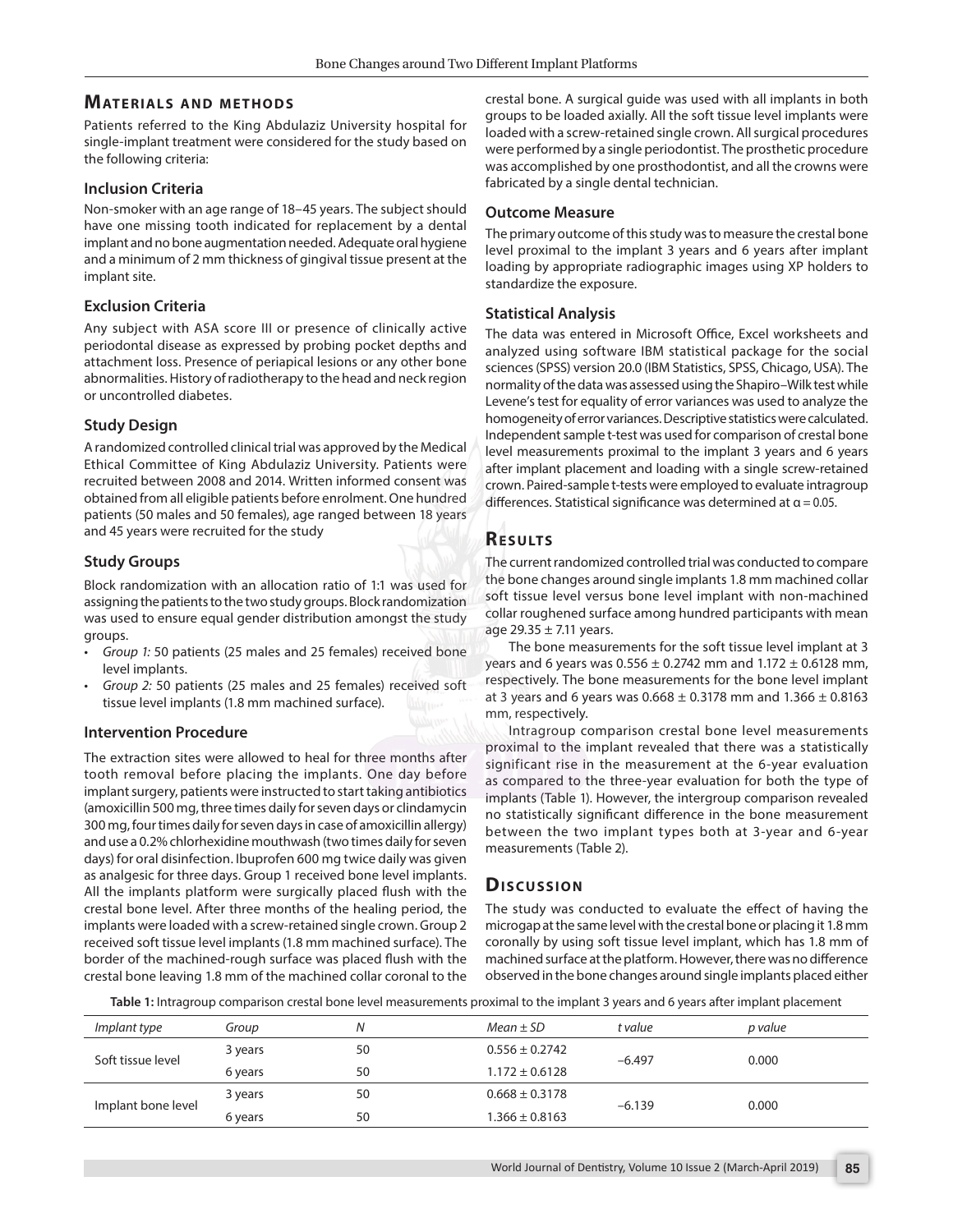| <b>Table 2.</b> Intergroup companion crestar bone revermicasarements proximarity are implaint 3 years and 0 years arter implaint placement |                    |    |                    |          |         |  |  |
|--------------------------------------------------------------------------------------------------------------------------------------------|--------------------|----|--------------------|----------|---------|--|--|
| Evaluation                                                                                                                                 | Group              | Ν  | $Mean \pm SD$      | t value  | p value |  |  |
| 3 years                                                                                                                                    | Soft tissue level  | 50 | $0.556 \pm 0.2742$ | $-1.887$ | 0.062   |  |  |
|                                                                                                                                            | Implant bone level | 50 | $0.668 \pm 0.3178$ |          |         |  |  |
| 6 years                                                                                                                                    | Soft tissue level  | 50 | $1.172 \pm 0.6128$ | $-1.344$ | 0.182   |  |  |
|                                                                                                                                            | Implant bone level | 50 | $1.366 \pm 0.8163$ |          |         |  |  |

**Table 2:** Intergroup comparison crestal bone level measurements proximal to the implant 3 years and 6 years after implant placement

at soft tissue level or at the bone level. Hence the null hypothesis was accepted.

In the present study, the bone measurements for the soft tissue level implant at 3 years and 6 years were  $0.556 \pm 0.2742$ mm and  $1.172 \pm 0.6128$  mm, respectively while those for the bone level implant were  $0.668 \pm 0.3178$  mm and  $1.366 \pm 0.8163$  mm, respectively. This finding was similar to those of Hanggi et al.<sup>13</sup> who reported crestal bone levels about 0.3 mm below the rough/ smooth implant border for type A implants, and about 0.5 mm for type B implants, respectively, thereby concluding that crestal bone levels are influenced by the location of the rough/smooth implant border in relation to the crest of the bone.

Dental Implants are widely used in prosthetic dentistry to replace lost or congenitally missing teeth.<sup>14</sup> Nowadays, the concern of success is shifted from implant survival to the quality of implant survival regarding aesthetic and proper function.<sup>15,16</sup>

The esthetic outcome is obtained by several factors. Appropriate selection of implant type, diameter, and position "tooth-implant distance," Crown dimensions and height of proximal contact.17 Other important factors such as peri-implant soft tissue that should mimic the physiologic gingival architecture with harmonious mucosal color and texture. Dental papilla height is related to a crestal bone level considered an important periimplant hard tissue factor.<sup>18</sup>

Criteria of success are that all dental implants undergo physiological marginal bone loss (MBL) vertically and horizontally after integration and through a time of function up to 1–1.5 mm within the first year of loading implant and restoration, followed by  $\leq$  0.2 mm annually.<sup>19</sup> The amount of bone loss is determined by different physiologic changes which are postsurgical trauma, the result of alveolar bone remodeling to the functional load, the initiation of biologic width recently known as supracrstal attachment, the presence and size of a microgap.<sup>20</sup>

It has been reported that placing the microgap in a subcrestal position (at least 1 mm) may be associated with a higher amount of bone loss during the remodeling process as compared to an epi- or supracrestal implant. However, despite a more pronounced bone remodeling, the subcrestal positioning of the microgap may help to retain the bony coverage of the rough surface.<sup>21,22</sup> A slight bone gain of 0.19 mm was noted for an implant placed with the neck 1 mm supra to the crestal bone in a study by Cochran et al.<sup>21,22</sup> Hermann et al. demonstrated no significant difference in the amount of crestal bone could be attributed to the size of the microgap, but welding the abutment to the implant with a laser resulted in significantly lower bone resorption.<sup>23</sup> The movement between abutment and implant in addition to microbial contamination seemed then to influence that crestal bone resorption.<sup>23</sup> A former study conducted by Cochran et al. compared the one-piece implant system placed in anterior maxilla and mandible with different level of placement. Rough-smooth boarder 2.8 standard ITI implant located in an average 1.3 mm apical to the alveolar crest in the maxilla as a baseline. While in the mandible, implants were placed supracrestal. Amount of peri-implant bone loss from the implant shoulder to the

first bone to implant contact (BIC) radiographically according to its position was on average of 3.2 mm, 0.68 mm, respectively during the first 6 months.<sup>19</sup> Another study that was conducted by Alomrani et al. compared the bone loss around implant placed in canine with 2.8 mm machined collar to implant roughened with a nonmachined collar placed at the different level of alveolar ridges under unloaded conditions for six months. The result was less bone loss of 0.4 mm of the roughened collar, while 0.69 mm in 2.8 mm machined collar when both implants were placed at the same level.<sup>20</sup> The further study analyzed histologically by Hermann et al. to support Alomrani compared machined collar and nonmachined collar implant placed on different levels in relation to the crestal bone. It concluded that crestal bone loss could be significantly reduced when placing a completely roughened nonmachined collar implant 1 mm above the crestal bone, while the machined collar implant exhibited more bone loss when placed at the same level as a nonmachined collar.<sup>24</sup>

The results of this study indicate that there is no additional crestal bone loss when placing implants with their rough/ smooth implant border at the bone crest level when compared to a bone level implant 6 years postimplant placement and loading. This may be of importance in areas of esthetic concern based upon the principle of the biologic width (supracrestal attachment), $13$  eventually reducing the risk of an exposed metal implant shoulder.

Our study was limited to a single implant loaded with screwretained crown and bone changes measurement was performed with a regular radiograph. However, future study should include multiple implants connected with rigid connector and bone loss measurement with cone beam computed tomography CBCT.

# **CONCLUSION**

It can be concluded that there is no difference in the bone changes around single implants for both design soft tissue level or bone level after 6 years of loading if the rough surface was placed flush with the crestal bone.

# **CLINICAL SIGNIFICANCE**

Both designs have almost the same effect on the crestal bone level if strict implant placement and loading protocol is followed. Therefore, the clinician must take into consideration the esthetic concern along with the tissue health of the patients while choosing the implant systems for restoration.

#### **Future Study Design**

Axial loading with straight abutments was selected in our study. We would like to investigate the effect of nonaxial loading on crestal bone loss by placing an angulated abutment and compare it to the axial loading.

# **Re f e r e n c e s**

1. Buser DA, Schroeder A, Sutter F, et al. The new concept of ITI hollow-cylinder and hollow-screw implants: Part 2. Clinical aspects,